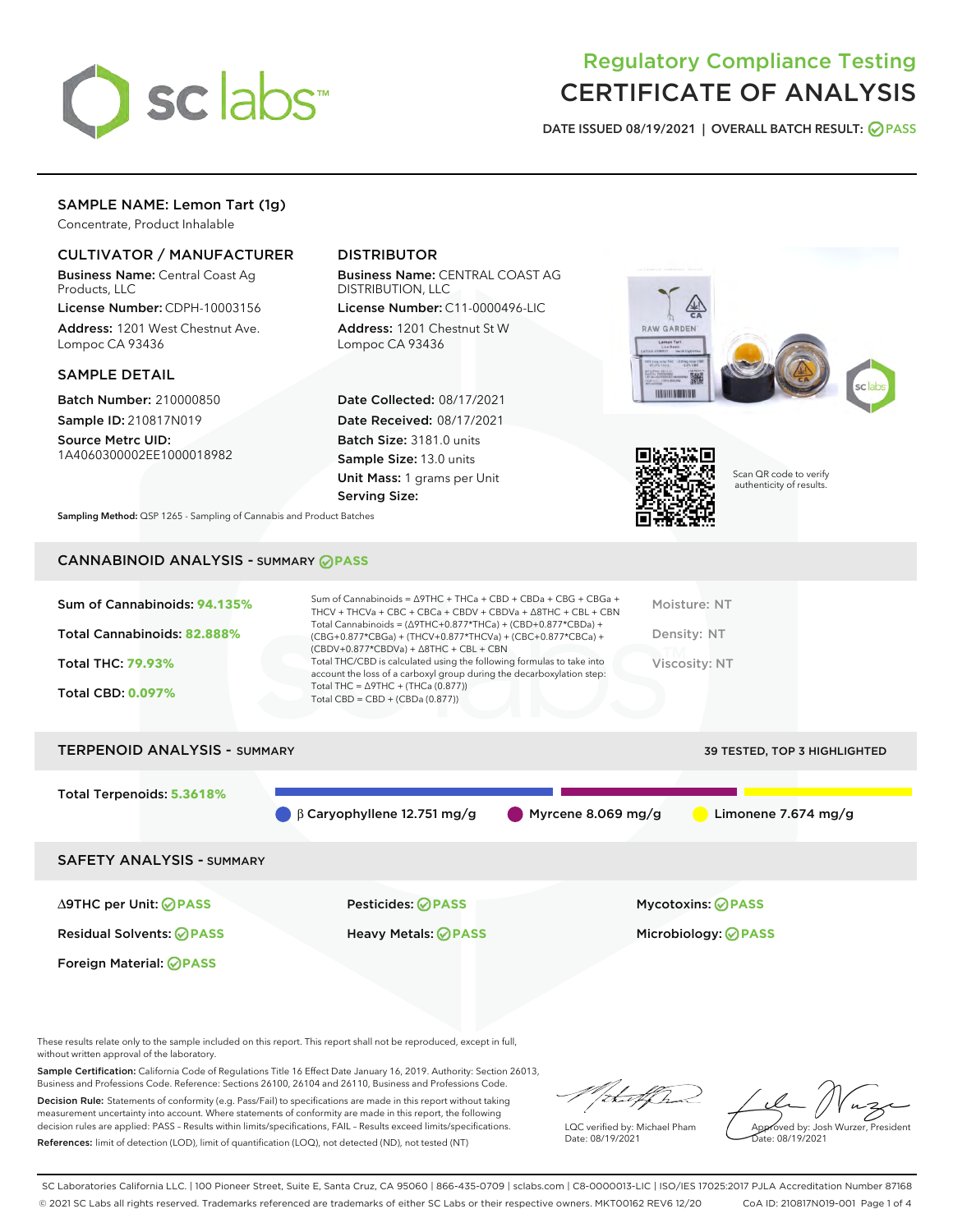



LEMON TART (1G) | DATE ISSUED 08/19/2021 | OVERALL BATCH RESULT: O PASS

#### CANNABINOID TEST RESULTS - 08/19/2021 2 PASS

Tested by high-performance liquid chromatography with diode-array detection (HPLC-DAD). **Method:** QSP 1157 - Analysis of Cannabinoids by HPLC-DAD

#### TOTAL CANNABINOIDS: **82.888%**

Total Cannabinoids (Total THC) + (Total CBD) + (Total CBG) + (Total THCV) + (Total CBC) + (Total CBDV) + ∆8THC + CBL + CBN

TOTAL THC: **79.93%** Total THC (∆9THC+0.877\*THCa)

TOTAL CBD: **0.097%**

Total CBD (CBD+0.877\*CBDa)

TOTAL CBG: 1.91% Total CBG (CBG+0.877\*CBGa)

TOTAL THCV: 0.422% Total THCV (THCV+0.877\*THCVa)

TOTAL CBC: 0.529% Total CBC (CBC+0.877\*CBCa)

TOTAL CBDV: ND Total CBDV (CBDV+0.877\*CBDVa)

| <b>COMPOUND</b> | LOD/LOQ<br>(mg/g)          | <b>MEASUREMENT</b><br><b>UNCERTAINTY</b><br>(mg/g) | <b>RESULT</b><br>(mg/g) | <b>RESULT</b><br>(%) |
|-----------------|----------------------------|----------------------------------------------------|-------------------------|----------------------|
| <b>THCa</b>     | 0.05/0.14                  | ±22.674                                            | 882.25                  | 88.225               |
| <b>A9THC</b>    | 0.06 / 0.26                | ±0.880                                             | 25.57                   | 2.557                |
| <b>CBGa</b>     | 0.1/0.2                    | ±1.04                                              | 19.9                    | 1.99                 |
| <b>CBCa</b>     | 0.07/0.28                  | ±0.295                                             | 6.03                    | 0.603                |
| <b>THCVa</b>    | 0.07/0.20                  | ±0.229                                             | 4.81                    | 0.481                |
| <b>CBG</b>      | 0.06/0.19                  | ±0.066                                             | 1.68                    | 0.168                |
| <b>CBDa</b>     | 0.02/0.19                  | ±0.032                                             | 1.11                    | 0.111                |
| A8THC           | 0.1/0.4                    | N/A                                                | <b>ND</b>               | <b>ND</b>            |
| <b>THCV</b>     | 0.1/0.2                    | N/A                                                | <b>ND</b>               | <b>ND</b>            |
| <b>CBD</b>      | 0.07/0.29                  | N/A                                                | <b>ND</b>               | <b>ND</b>            |
| <b>CBDV</b>     | 0.04 / 0.15                | N/A                                                | <b>ND</b>               | <b>ND</b>            |
| <b>CBDVa</b>    | 0.03/0.53                  | N/A                                                | <b>ND</b>               | <b>ND</b>            |
| <b>CBL</b>      | 0.06 / 0.24                | N/A                                                | <b>ND</b>               | <b>ND</b>            |
| <b>CBN</b>      | 0.1/0.3                    | N/A                                                | <b>ND</b>               | <b>ND</b>            |
| <b>CBC</b>      | 0.2 / 0.5                  | N/A                                                | <b>ND</b>               | <b>ND</b>            |
|                 | <b>SUM OF CANNABINOIDS</b> |                                                    | 941.35 mg/g             | 94.135%              |

#### **UNIT MASS: 1 grams per Unit**

| ∆9THC per Unit                                                                            | 1120 per-package limit | 25.57 mg/unit<br><b>PASS</b> |  |  |  |
|-------------------------------------------------------------------------------------------|------------------------|------------------------------|--|--|--|
| <b>Total THC per Unit</b>                                                                 |                        | 799.30 mg/unit               |  |  |  |
| <b>CBD per Unit</b>                                                                       |                        | <b>ND</b>                    |  |  |  |
| <b>Total CBD per Unit</b>                                                                 |                        | $0.97$ mg/unit               |  |  |  |
| Sum of Cannabinoids<br>per Unit                                                           |                        | 941.35 mg/unit               |  |  |  |
| <b>Total Cannabinoids</b><br>per Unit                                                     |                        | 828.88 mg/unit               |  |  |  |
| <b>VISCOSITY TEST RESULT</b><br><b>MOISTURE TEST RESULT</b><br><b>DENSITY TEST RESULT</b> |                        |                              |  |  |  |

Not Tested

Not Tested

Not Tested

#### TERPENOID TEST RESULTS - 08/19/2021

Terpene analysis utilizing gas chromatography-flame ionization detection (GC-FID). **Method:** QSP 1192 - Analysis of Terpenoids by GC-FID

| <b>COMPOUND</b>           | LOD/LOQ<br>(mg/g) | <b>MEASUREMENT</b><br><b>UNCERTAINTY</b><br>(mg/g) | <b>RESULT</b><br>(mg/g)                         | <b>RESULT</b><br>$(\%)$ |
|---------------------------|-------------------|----------------------------------------------------|-------------------------------------------------|-------------------------|
| $\beta$ Caryophyllene     | 0.004 / 0.012     | ±0.4539                                            | 12.751                                          | 1.2751                  |
| <b>Myrcene</b>            | 0.008 / 0.025     | ±0.1041                                            | 8.069                                           | 0.8069                  |
| Limonene                  | 0.005 / 0.016     | ±0.1097                                            | 7.674                                           | 0.7674                  |
| <b>Terpinolene</b>        | 0.008 / 0.026     | ±0.1190                                            | 5.806                                           | 0.5806                  |
| $\alpha$ Humulene         | 0.009 / 0.029     | ±0.1392                                            | 4.337                                           | 0.4337                  |
| Linalool                  | 0.009/0.032       | ±0.1044                                            | 2.748                                           | 0.2748                  |
| <b>Terpineol</b>          | 0.016 / 0.055     | ±0.0863                                            | 1.405                                           | 0.1405                  |
| $\alpha$ Bisabolol        | 0.008 / 0.026     | ±0.0684                                            | 1.280                                           | 0.1280                  |
| trans- $\beta$ -Farnesene | 0.008 / 0.025     | ±0.0450                                            | 1.268                                           | 0.1268                  |
| Fenchol                   | 0.010 / 0.034     | ±0.0469                                            | 1.212                                           | 0.1212                  |
| $\beta$ Pinene            | 0.004 / 0.014     | ±0.0124                                            | 1.079                                           | 0.1079                  |
| Valencene                 | 0.009 / 0.030     | ±0.0731                                            | 1.061                                           | 0.1061                  |
| Ocimene                   | 0.011 / 0.038     | ±0.0312                                            | 0.973                                           | 0.0973                  |
| Nerolidol                 | 0.009 / 0.028     | ±0.0606                                            | 0.964                                           | 0.0964                  |
| $\alpha$ Pinene           | 0.005 / 0.017     | ±0.0053                                            | 0.619                                           | 0.0619                  |
| Caryophyllene<br>Oxide    | 0.010 / 0.033     | ±0.0150                                            | 0.327                                           | 0.0327                  |
| <b>Borneol</b>            | 0.005 / 0.016     | ±0.0131                                            | 0.313                                           | 0.0313                  |
| Guaiol                    | 0.009 / 0.030     | ±0.0134                                            | 0.283                                           | 0.0283                  |
| Geraniol                  | 0.002 / 0.007     | ±0.0103                                            | 0.234                                           | 0.0234                  |
| Citronellol               | 0.003 / 0.010     | ±0.0086                                            | 0.176                                           | 0.0176                  |
| $\gamma$ Terpinene        | 0.006 / 0.018     | ±0.0025                                            | 0.143                                           | 0.0143                  |
| $\alpha$ Terpinene        | 0.005 / 0.017     | ±0.0021                                            | 0.139                                           | 0.0139                  |
| $\alpha$ Phellandrene     | 0.006 / 0.020     | ±0.0019                                            | 0.138                                           | 0.0138                  |
| 3 Carene                  | 0.005 / 0.018     | ±0.0017                                            | 0.118                                           | 0.0118                  |
| Camphene                  | 0.005 / 0.015     | ±0.0012                                            | 0.108                                           | 0.0108                  |
| Sabinene                  | 0.004 / 0.014     | ±0.0010                                            | 0.084                                           | 0.0084                  |
| Sabinene Hydrate          | 0.006 / 0.022     | ±0.0032                                            | 0.082                                           | 0.0082                  |
| <b>Geranyl Acetate</b>    | 0.004 / 0.014     | ±0.0027                                            | 0.065                                           | 0.0065                  |
| Eucalyptol                | 0.006 / 0.018     | ±0.0015                                            | 0.058                                           | 0.0058                  |
| Fenchone                  | 0.009 / 0.028     | ±0.0015                                            | 0.052                                           | 0.0052                  |
| p-Cymene                  | 0.005 / 0.016     | ±0.0007                                            | 0.027                                           | 0.0027                  |
| Nerol                     | 0.003 / 0.011     | ±0.0011                                            | 0.025                                           | 0.0025                  |
| Isoborneol                | 0.004 / 0.012     | N/A                                                | <loq< th=""><th><loq< th=""></loq<></th></loq<> | <loq< th=""></loq<>     |
| (-)-Isopulegol            | 0.005 / 0.016     | N/A                                                | ND                                              | <b>ND</b>               |
| Camphor                   | 0.006 / 0.019     | N/A                                                | ND                                              | ND                      |
| Menthol                   | 0.008 / 0.025     | N/A                                                | ND                                              | ND                      |
| R-(+)-Pulegone            | 0.003 / 0.011     | N/A                                                | ND                                              | ND                      |
| $\alpha$ Cedrene          | 0.005 / 0.016     | N/A                                                | ND                                              | ND                      |
| Cedrol                    | 0.008 / 0.027     | N/A                                                | ND                                              | <b>ND</b>               |
| <b>TOTAL TERPENOIDS</b>   |                   | 53.618 mg/g                                        | 5.3618%                                         |                         |

SC Laboratories California LLC. | 100 Pioneer Street, Suite E, Santa Cruz, CA 95060 | 866-435-0709 | sclabs.com | C8-0000013-LIC | ISO/IES 17025:2017 PJLA Accreditation Number 87168 © 2021 SC Labs all rights reserved. Trademarks referenced are trademarks of either SC Labs or their respective owners. MKT00162 REV6 12/20 CoA ID: 210817N019-001 Page 2 of 4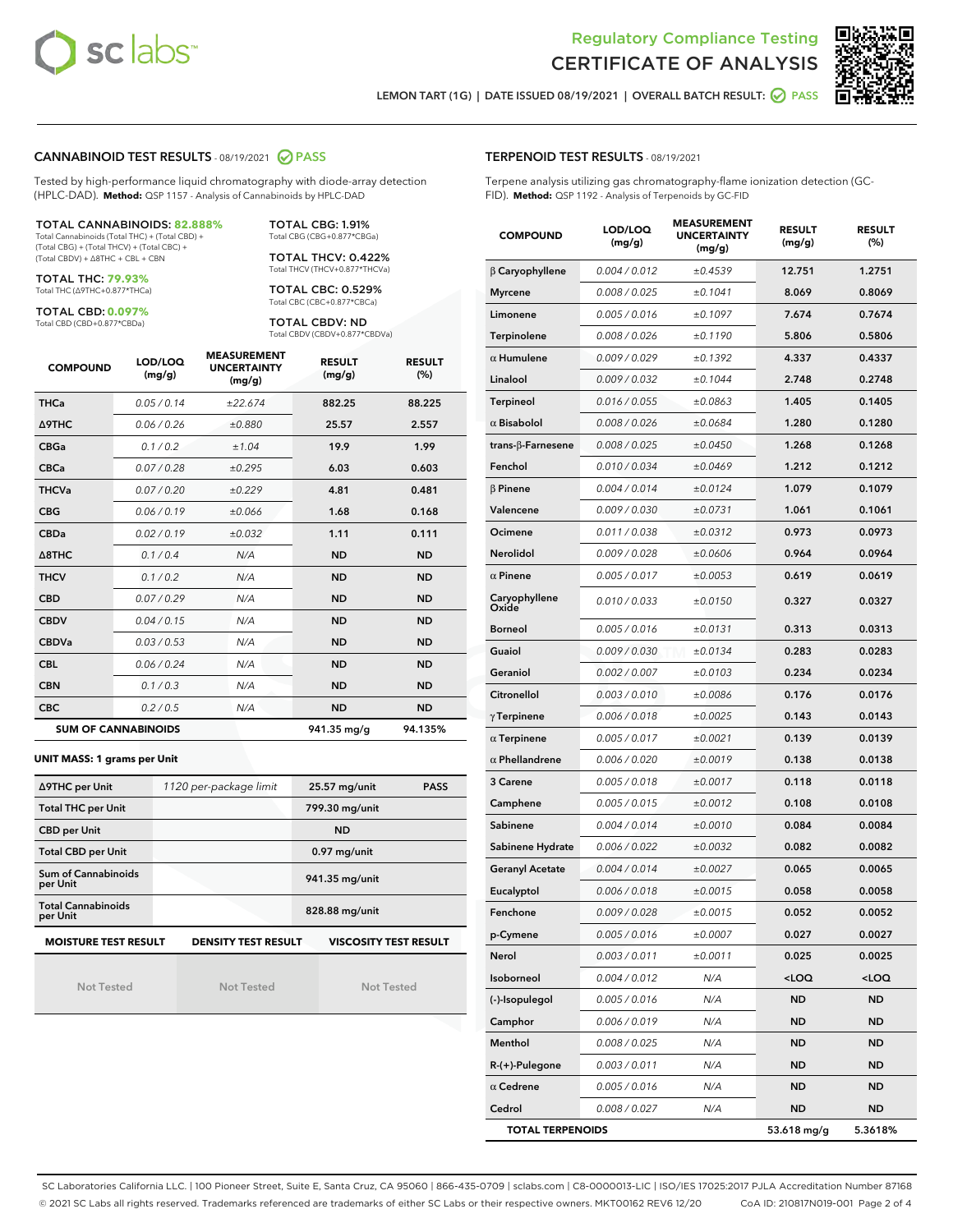



LEMON TART (1G) | DATE ISSUED 08/19/2021 | OVERALL BATCH RESULT:  $\bigcirc$  PASS

# CATEGORY 1 PESTICIDE TEST RESULTS - 08/19/2021 2 PASS

Pesticide and plant growth regulator analysis utilizing high-performance liquid chromatography-mass spectrometry (HPLC-MS) or gas chromatography-mass spectrometry (GC-MS). \*GC-MS utilized where indicated. **Method:** QSP 1212 - Analysis of Pesticides and Mycotoxins by LC-MS or QSP 1213 - Analysis of Pesticides by GC-MS

| <b>COMPOUND</b>             | LOD/LOQ<br>$(\mu g/g)$ | <b>ACTION</b><br><b>LIMIT</b><br>$(\mu g/g)$ | <b>MEASUREMENT</b><br><b>UNCERTAINTY</b><br>$(\mu g/g)$ | <b>RESULT</b><br>$(\mu g/g)$ | <b>RESULT</b> |
|-----------------------------|------------------------|----------------------------------------------|---------------------------------------------------------|------------------------------|---------------|
| Aldicarb                    | 0.03/0.08              | $>$ LOD                                      | N/A                                                     | <b>ND</b>                    | <b>PASS</b>   |
| Carbofuran                  | 0.02 / 0.05            | $\geq$ LOD                                   | N/A                                                     | <b>ND</b>                    | <b>PASS</b>   |
| Chlordane*                  | 0.03/0.08              | $>$ LOD                                      | N/A                                                     | <b>ND</b>                    | <b>PASS</b>   |
| Chlorfenapyr*               | 0.03/0.10              | $\geq$ LOD                                   | N/A                                                     | <b>ND</b>                    | <b>PASS</b>   |
| Chlorpyrifos                | 0.02 / 0.06            | $\geq$ LOD                                   | N/A                                                     | <b>ND</b>                    | <b>PASS</b>   |
| Coumaphos                   | 0.02 / 0.07            | $\ge$ LOD                                    | N/A                                                     | <b>ND</b>                    | <b>PASS</b>   |
| Daminozide                  | 0.02 / 0.07            | $\ge$ LOD                                    | N/A                                                     | <b>ND</b>                    | <b>PASS</b>   |
| <b>DDVP</b><br>(Dichlorvos) | 0.03/0.09              | $\ge$ LOD                                    | N/A                                                     | <b>ND</b>                    | <b>PASS</b>   |
| <b>Dimethoate</b>           | 0.03/0.08              | $\ge$ LOD                                    | N/A                                                     | <b>ND</b>                    | <b>PASS</b>   |
| Ethoprop(hos)               | 0.03/0.10              | $\ge$ LOD                                    | N/A                                                     | <b>ND</b>                    | <b>PASS</b>   |
| Etofenprox                  | 0.02 / 0.06            | $\ge$ LOD                                    | N/A                                                     | <b>ND</b>                    | <b>PASS</b>   |
| Fenoxycarb                  | 0.03/0.08              | $\ge$ LOD                                    | N/A                                                     | <b>ND</b>                    | <b>PASS</b>   |
| Fipronil                    | 0.03/0.08              | $>$ LOD                                      | N/A                                                     | <b>ND</b>                    | <b>PASS</b>   |
| Imazalil                    | 0.02 / 0.06            | $>$ LOD                                      | N/A                                                     | <b>ND</b>                    | <b>PASS</b>   |
| Methiocarb                  | 0.02 / 0.07            | $\ge$ LOD                                    | N/A                                                     | <b>ND</b>                    | <b>PASS</b>   |
| Methyl<br>parathion         | 0.03/0.10              | $\ge$ LOD                                    | N/A                                                     | <b>ND</b>                    | <b>PASS</b>   |
| <b>Mevinphos</b>            | 0.03/0.09              | $\ge$ LOD                                    | N/A                                                     | <b>ND</b>                    | <b>PASS</b>   |
| Paclobutrazol               | 0.02 / 0.05            | $>$ LOD                                      | N/A                                                     | <b>ND</b>                    | <b>PASS</b>   |
| Propoxur                    | 0.03/0.09              | $\ge$ LOD                                    | N/A                                                     | <b>ND</b>                    | <b>PASS</b>   |
| Spiroxamine                 | 0.03 / 0.08            | $\ge$ LOD                                    | N/A                                                     | <b>ND</b>                    | <b>PASS</b>   |
| Thiacloprid                 | 0.03/0.10              | $\ge$ LOD                                    | N/A                                                     | <b>ND</b>                    | <b>PASS</b>   |

#### CATEGORY 2 PESTICIDE TEST RESULTS - 08/19/2021 @ PASS

| <b>COMPOUND</b>          | LOD/LOQ<br>$(\mu g/g)$ | <b>ACTION</b><br><b>LIMIT</b><br>$(\mu g/g)$ | <b>MEASUREMENT</b><br><b>UNCERTAINTY</b><br>$(\mu g/g)$ | <b>RESULT</b><br>$(\mu g/g)$ | <b>RESULT</b> |
|--------------------------|------------------------|----------------------------------------------|---------------------------------------------------------|------------------------------|---------------|
| Abamectin                | 0.03/0.10              | 0.1                                          | N/A                                                     | <b>ND</b>                    | <b>PASS</b>   |
| Acephate                 | 0.02/0.07              | 0.1                                          | N/A                                                     | <b>ND</b>                    | <b>PASS</b>   |
| Acequinocyl              | 0.02/0.07              | 0.1                                          | N/A                                                     | <b>ND</b>                    | <b>PASS</b>   |
| Acetamiprid              | 0.02/0.05              | 0.1                                          | N/A                                                     | <b>ND</b>                    | <b>PASS</b>   |
| Azoxystrobin             | 0.02/0.07              | 0.1                                          | N/A                                                     | <b>ND</b>                    | <b>PASS</b>   |
| <b>Bifenazate</b>        | 0.01/0.04              | 0.1                                          | N/A                                                     | <b>ND</b>                    | <b>PASS</b>   |
| <b>Bifenthrin</b>        | 0.02 / 0.05            | 3                                            | N/A                                                     | <b>ND</b>                    | <b>PASS</b>   |
| <b>Boscalid</b>          | 0.03/0.09              | 0.1                                          | N/A                                                     | <b>ND</b>                    | <b>PASS</b>   |
| Captan                   | 0.19/0.57              | 0.7                                          | N/A                                                     | <b>ND</b>                    | <b>PASS</b>   |
| Carbaryl                 | 0.02/0.06              | 0.5                                          | N/A                                                     | <b>ND</b>                    | <b>PASS</b>   |
| Chlorantranilip-<br>role | 0.04/0.12              | 10                                           | N/A                                                     | <b>ND</b>                    | <b>PASS</b>   |
| Clofentezine             | 0.03/0.09              | 0.1                                          | N/A                                                     | <b>ND</b>                    | <b>PASS</b>   |

| <b>CATEGORY 2 PESTICIDE TEST RESULTS</b> - 08/19/2021 continued |
|-----------------------------------------------------------------|
|-----------------------------------------------------------------|

| <b>COMPOUND</b>               | LOD/LOQ<br>(µg/g) | <b>ACTION</b><br><b>LIMIT</b><br>$(\mu g/g)$ | <b>MEASUREMENT</b><br><b>UNCERTAINTY</b><br>$(\mu g/g)$ | <b>RESULT</b><br>(µg/g) | <b>RESULT</b> |
|-------------------------------|-------------------|----------------------------------------------|---------------------------------------------------------|-------------------------|---------------|
| Cyfluthrin                    | 0.12 / 0.38       | 2                                            | N/A                                                     | ND                      | <b>PASS</b>   |
| Cypermethrin                  | 0.11 / 0.32       | 1                                            | N/A                                                     | ND                      | <b>PASS</b>   |
| Diazinon                      | 0.02 / 0.05       | 0.1                                          | N/A                                                     | <b>ND</b>               | <b>PASS</b>   |
| Dimethomorph                  | 0.03 / 0.09       | 2                                            | N/A                                                     | ND                      | PASS          |
| Etoxazole                     | 0.02 / 0.06       | 0.1                                          | N/A                                                     | <b>ND</b>               | <b>PASS</b>   |
| Fenhexamid                    | 0.03 / 0.09       | 0.1                                          | N/A                                                     | <b>ND</b>               | <b>PASS</b>   |
| Fenpyroximate                 | 0.02 / 0.06       | 0.1                                          | N/A                                                     | ND                      | <b>PASS</b>   |
| Flonicamid                    | 0.03 / 0.10       | 0.1                                          | N/A                                                     | <b>ND</b>               | <b>PASS</b>   |
| Fludioxonil                   | 0.03 / 0.10       | 0.1                                          | N/A                                                     | <b>ND</b>               | <b>PASS</b>   |
| Hexythiazox                   | 0.02 / 0.07       | 0.1                                          | N/A                                                     | <b>ND</b>               | <b>PASS</b>   |
| Imidacloprid                  | 0.04 / 0.11       | 5                                            | N/A                                                     | <b>ND</b>               | <b>PASS</b>   |
| Kresoxim-methyl               | 0.02 / 0.07       | 0.1                                          | N/A                                                     | ND                      | <b>PASS</b>   |
| Malathion                     | 0.03 / 0.09       | 0.5                                          | N/A                                                     | ND                      | <b>PASS</b>   |
| Metalaxyl                     | 0.02 / 0.07       | $\overline{2}$                               | N/A                                                     | <b>ND</b>               | <b>PASS</b>   |
| Methomyl                      | 0.03 / 0.10       | 1                                            | N/A                                                     | ND                      | <b>PASS</b>   |
| Myclobutanil                  | 0.03 / 0.09       | 0.1                                          | N/A                                                     | ND                      | <b>PASS</b>   |
| Naled                         | 0.02 / 0.07       | 0.1                                          | N/A                                                     | <b>ND</b>               | <b>PASS</b>   |
| Oxamyl                        | 0.04 / 0.11       | 0.5                                          | N/A                                                     | ND                      | <b>PASS</b>   |
| Pentachloronitro-<br>benzene* | 0.03/0.09         | 0.1                                          | N/A                                                     | ND                      | <b>PASS</b>   |
| Permethrin                    | 0.04/0.12         | 0.5                                          | N/A                                                     | ND                      | <b>PASS</b>   |
| Phosmet                       | 0.03 / 0.10       | 0.1                                          | N/A                                                     | <b>ND</b>               | <b>PASS</b>   |
| Piperonylbu-<br>toxide        | 0.02 / 0.07       | 3                                            | N/A                                                     | <b>ND</b>               | <b>PASS</b>   |
| Prallethrin                   | 0.03 / 0.08       | 0.1                                          | N/A                                                     | ND                      | <b>PASS</b>   |
| Propiconazole                 | 0.02 / 0.07       | 0.1                                          | N/A                                                     | <b>ND</b>               | <b>PASS</b>   |
| Pyrethrins                    | 0.04 / 0.12       | 0.5                                          | N/A                                                     | ND                      | PASS          |
| Pyridaben                     | 0.02 / 0.07       | 0.1                                          | N/A                                                     | <b>ND</b>               | <b>PASS</b>   |
| Spinetoram                    | 0.02 / 0.07       | 0.1                                          | N/A                                                     | ND                      | PASS          |
| Spinosad                      | 0.02 / 0.07       | 0.1                                          | N/A                                                     | ND                      | PASS          |
| Spiromesifen                  | 0.02 / 0.05       | 0.1                                          | N/A                                                     | ND                      | <b>PASS</b>   |
| Spirotetramat                 | 0.02 / 0.06       | 0.1                                          | N/A                                                     | ND                      | PASS          |
| Tebuconazole                  | 0.02 / 0.07       | 0.1                                          | N/A                                                     | ND                      | <b>PASS</b>   |
| Thiamethoxam                  | 0.03 / 0.10       | 5                                            | N/A                                                     | ND                      | <b>PASS</b>   |
| Trifloxystrobin               | 0.03 / 0.08       | 0.1                                          | N/A                                                     | <b>ND</b>               | <b>PASS</b>   |

SC Laboratories California LLC. | 100 Pioneer Street, Suite E, Santa Cruz, CA 95060 | 866-435-0709 | sclabs.com | C8-0000013-LIC | ISO/IES 17025:2017 PJLA Accreditation Number 87168 © 2021 SC Labs all rights reserved. Trademarks referenced are trademarks of either SC Labs or their respective owners. MKT00162 REV6 12/20 CoA ID: 210817N019-001 Page 3 of 4